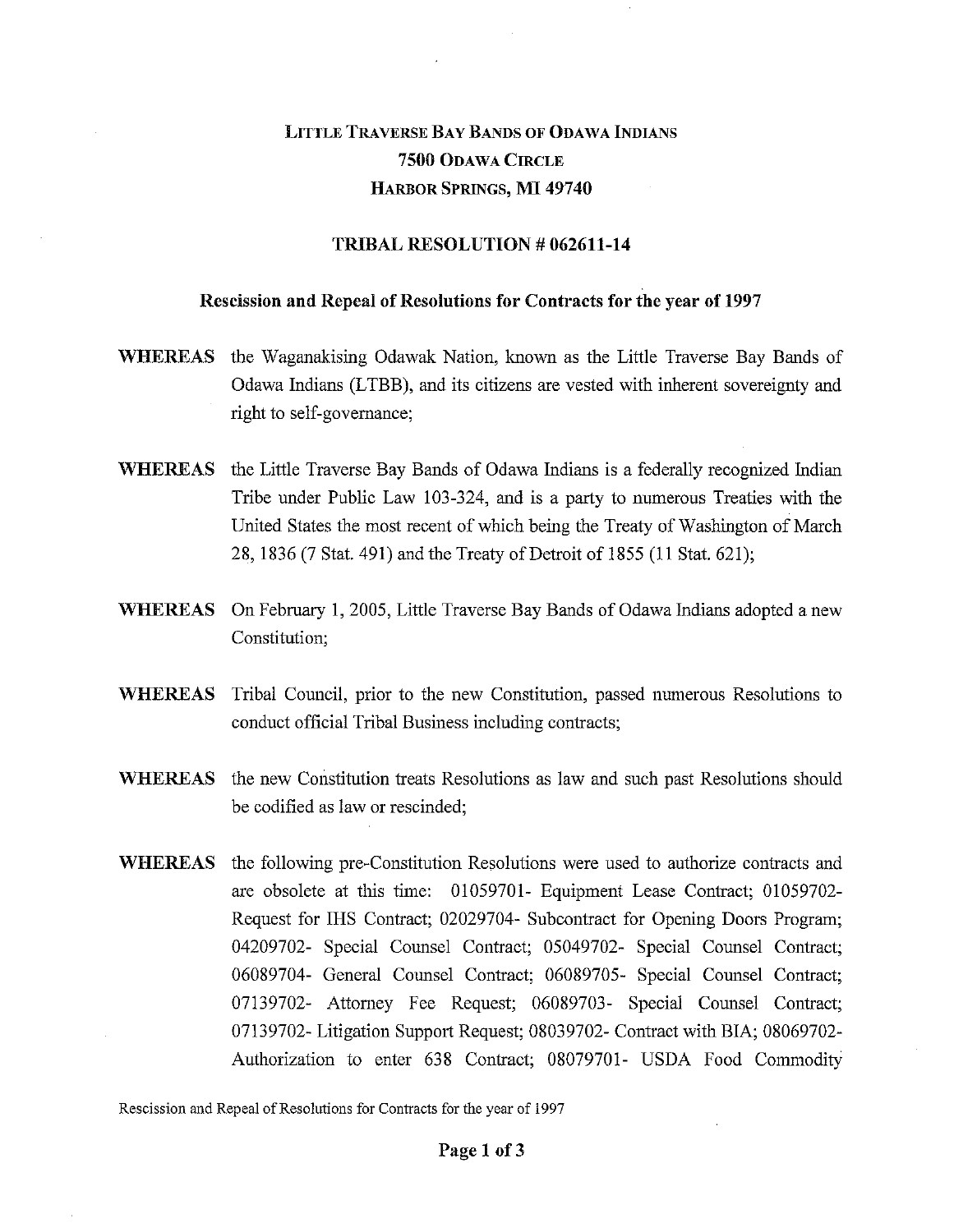Program; 11239703- IHS Contract Authorization; 12079702- Authorization to enter 638 Contract; 12079703- Special Counsel Contract.

THEREFORE, BE IT RESOLVED that the following Resolutions are rescinded and repealed in their entirety, and are void and have no effect: 01059701- Equipment Lease Contract; 01059702- Request for IHS Contract; 02029704- Subcontract for Opening Doors Program; 04209702- Special Counsel Contract; 05049702- Special Counsel Contract; 06089704- General Counsel Contract; 06089705- Special Counsel Contract; 07139702- Attorney Fee Request; 06089703- Special Counsel Contract; 07139702- Litigation Support Request; 08039702- Contract with BIA; 08069702- Authorization to enter 638 Contract; 08079701- USDA Food Commodity Program; 11239703- IHS Contract Authorization; 12079702- Authorization to enter 638 Contract; 12079703- Special Counsel Contract.